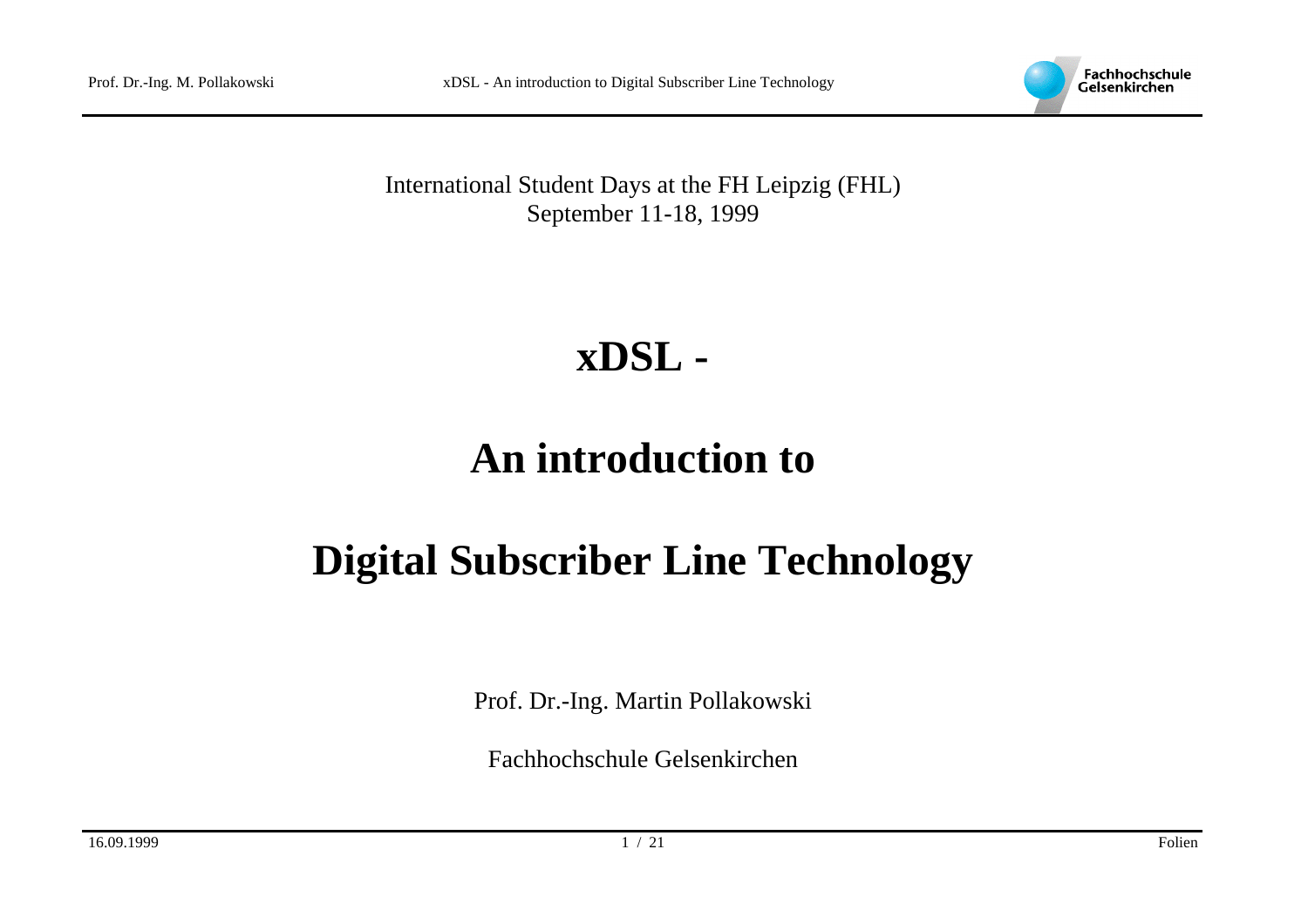

### **Contents**

- 1. Principles of xDSL systems
	- $\rightarrow$  Access network infrastructure, twisted pairs, crosstalk, bitrates
- 2. HDSL = High Bitrate Digital Subscriber Line
	- $\rightarrow$ Overview, dual-duplex transmission, 2B1Q linecode
- 3. ADSL = Asymmetric Digital Subscriber Line
	- $\rightarrow$ Overview, reference model, splitter, ADSL and ISDN
- 4. VDSL = Very High Bitrate Digital Subscriber Line
	- $\rightarrow$ Overview, hybrid access networks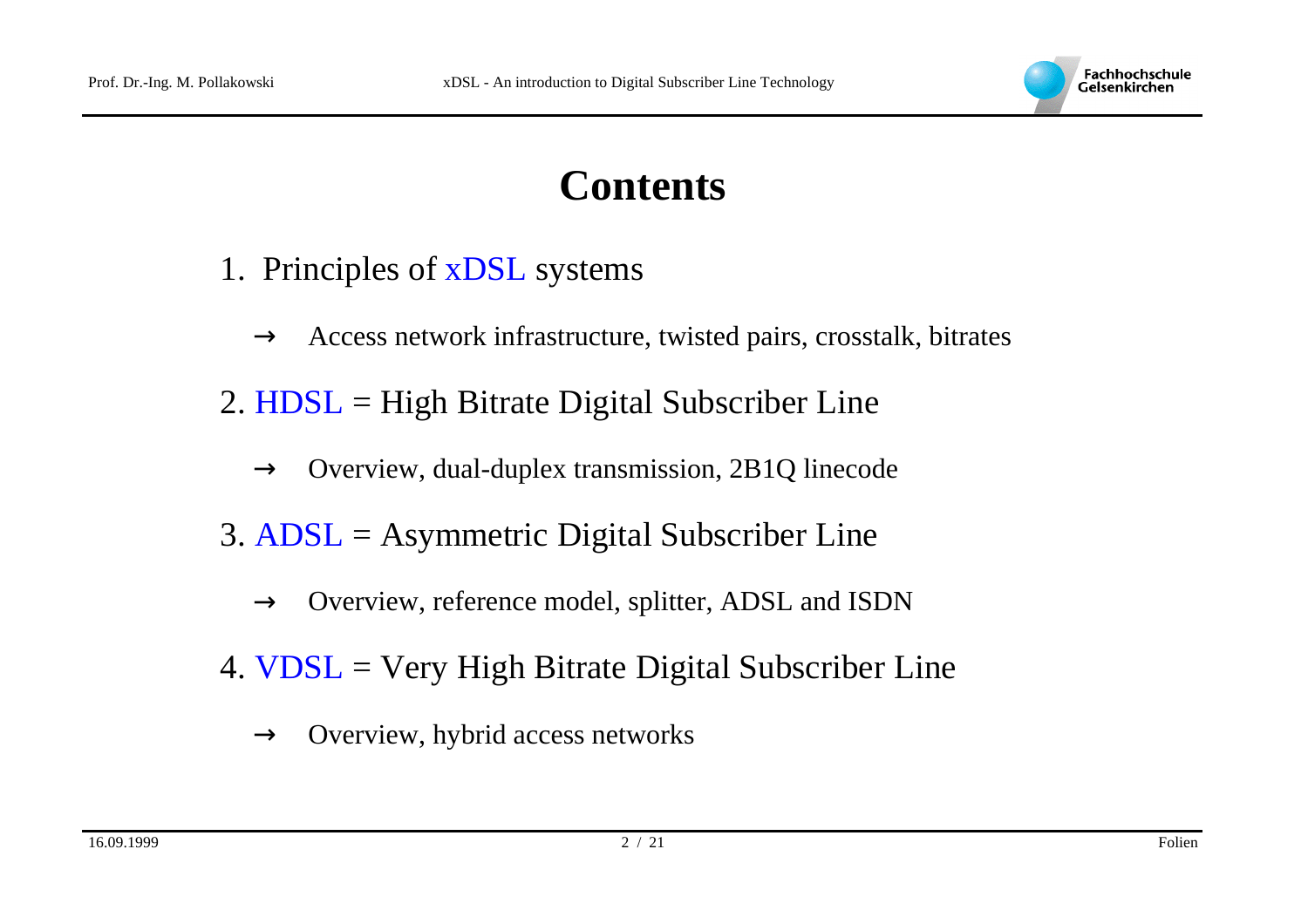

### **1. Principles of xDSL systems**

#### **1.1. Alternatives for Broadband Access Networks**



- ☛ Twisted Pairs (Telephone Access Network) – 40 Million Lines in Germany
- ☛ Coax-Cable (Cable TV Network) – distribution network topology
- ☛ Optical Fibre – optical access network not yet available
- ☛ Radio
	- problems with bandwidth allocation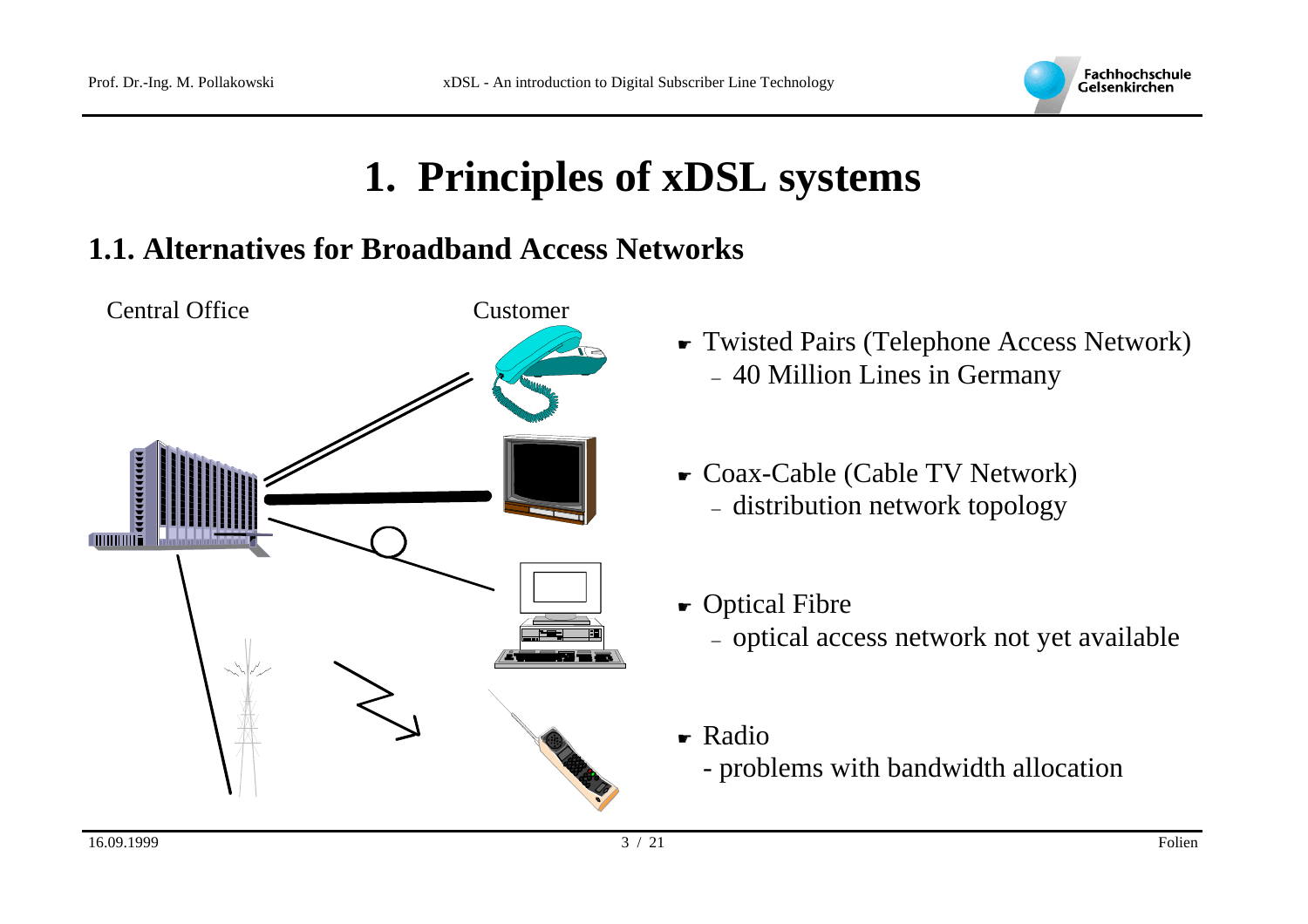

#### **1.2. Access Network Topology**

Components: - feeder cable from central office to the cabinet - distribution cable from cabinet to the customer

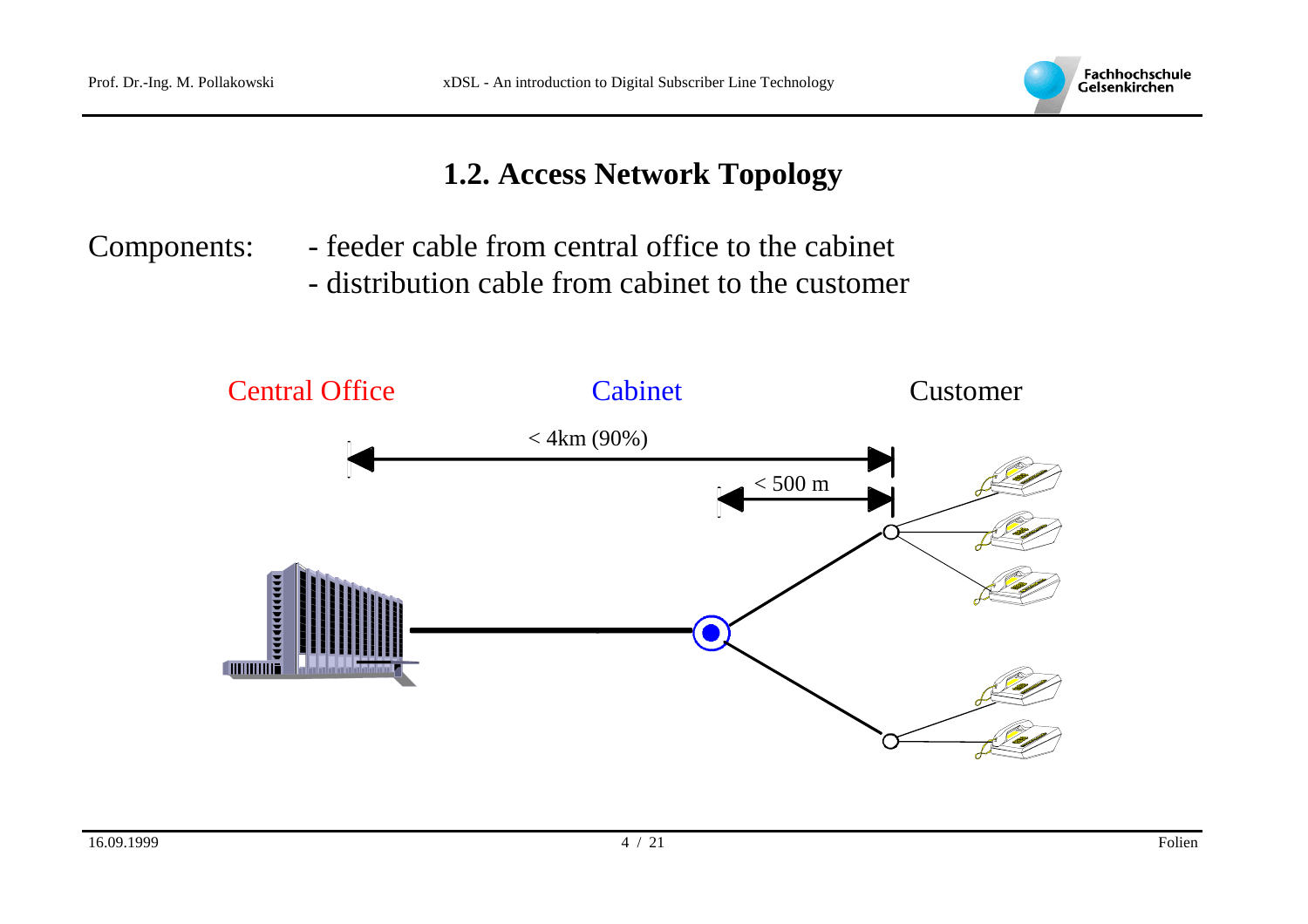

#### **1.3. Limits for the bitrate of telephony-network-modems**

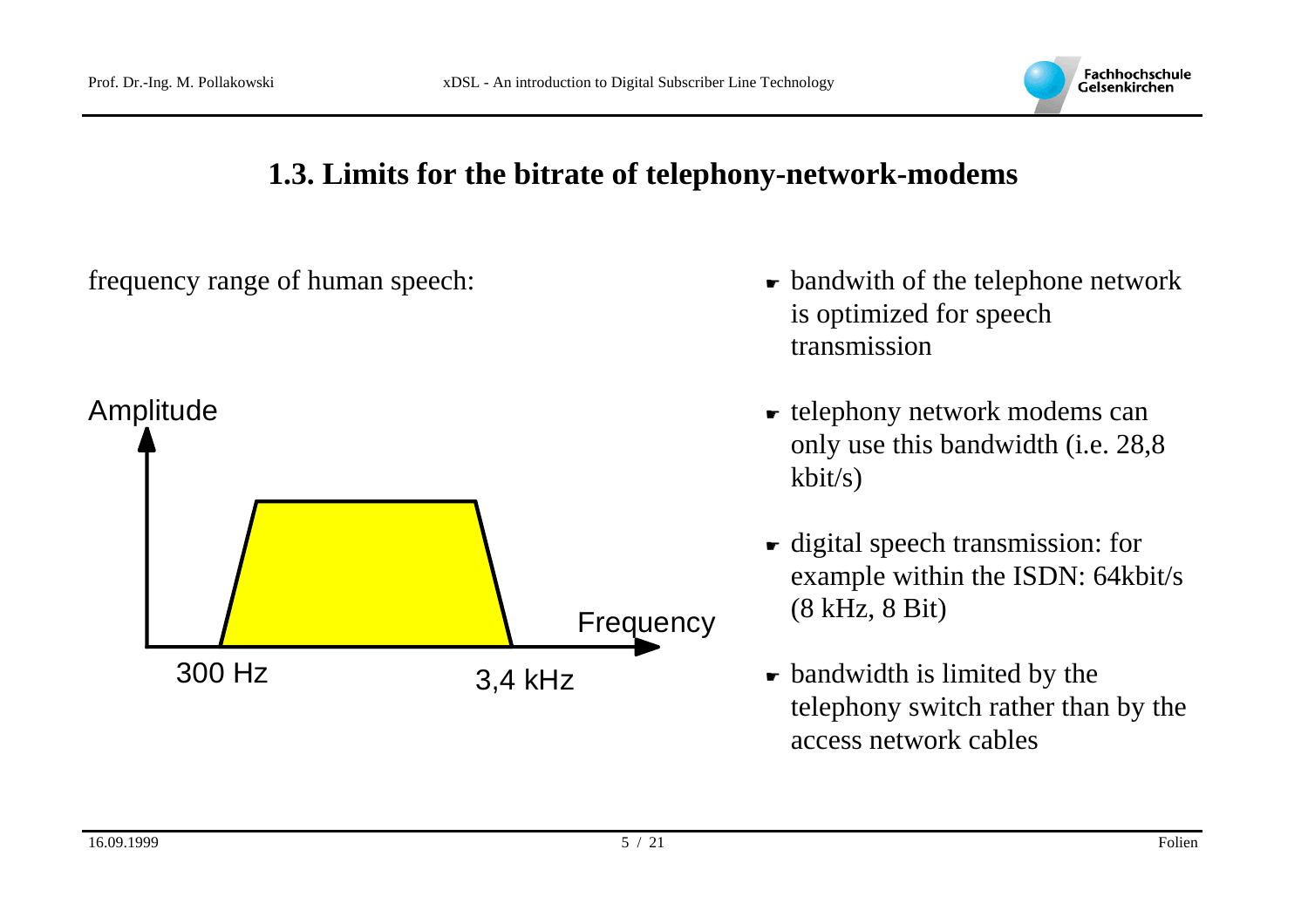

#### **1.4. Maximum bitrate in the access network**

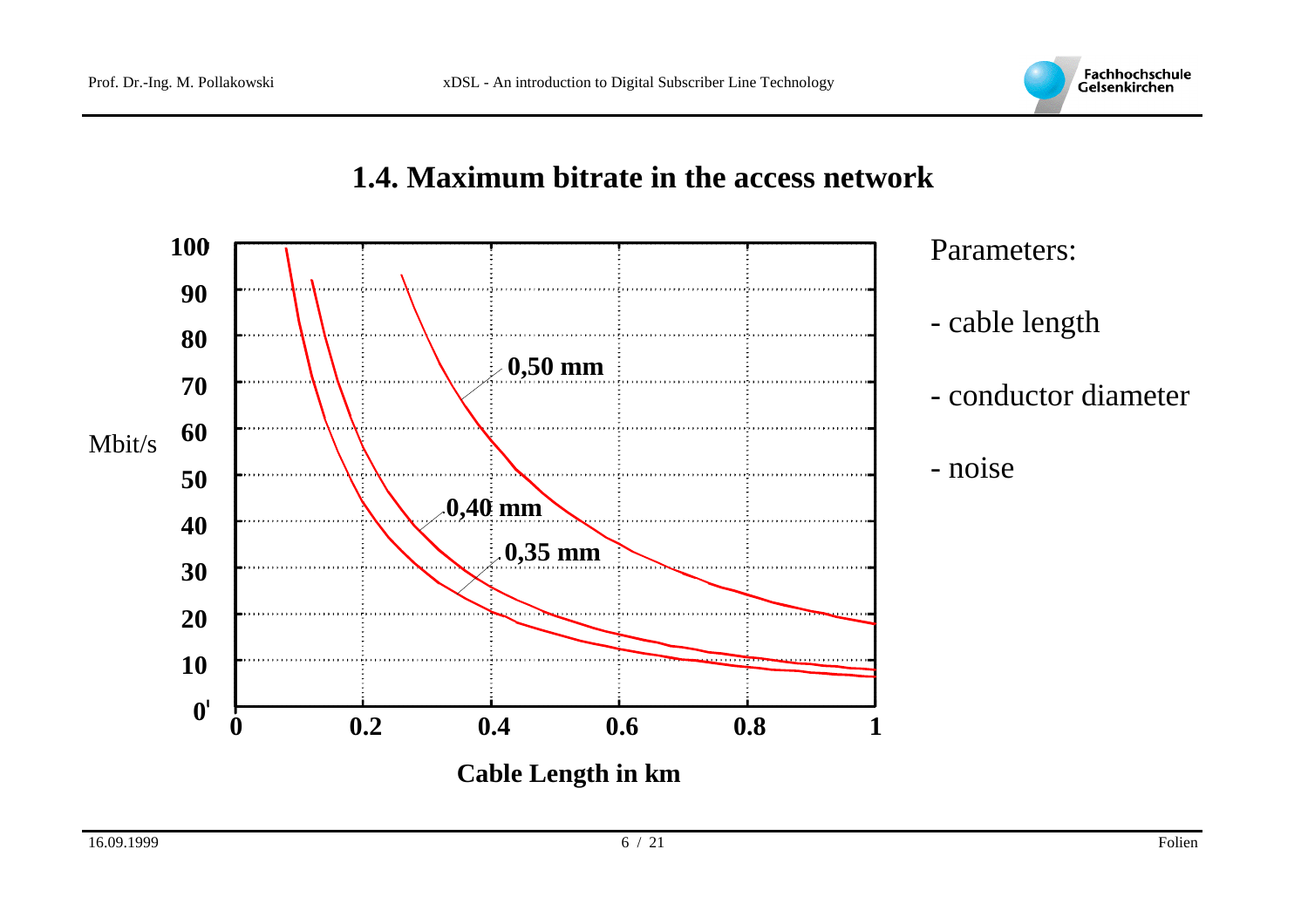

#### **1.5. Principle: Data-over-Voice**



 $\rightarrow$  xDSL and Telephone/ISDN coexist by frequency division multiplexing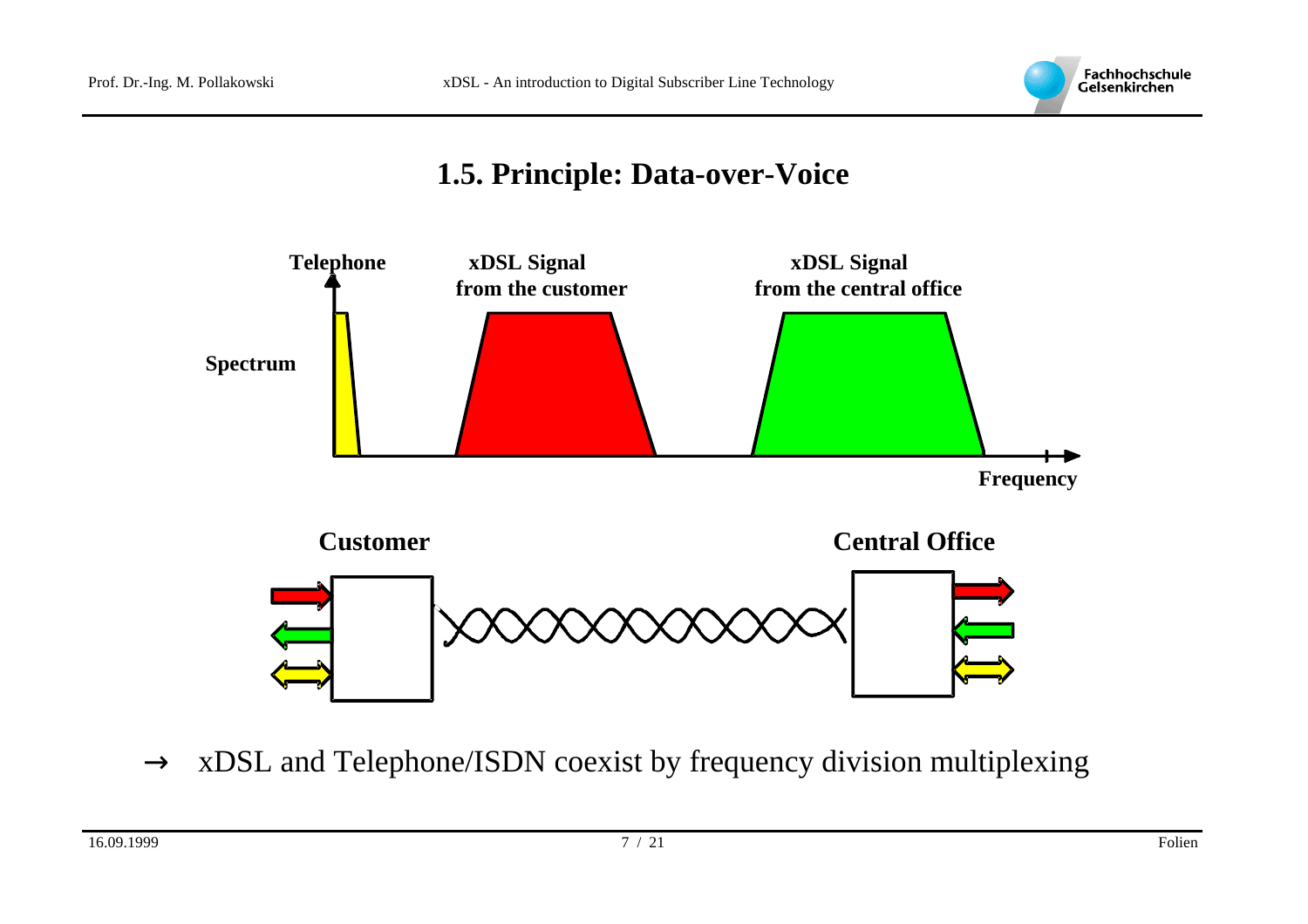

#### **1.6. Design of symmetric multipair cables**



symmetric wire pair star quad

Multipair Cable:





 $2$  pairs = 1 star quad

5 star quads  $=$  1 binder group

5 binder group  $= ...$  etc

up to 2000 pairs typical: 100 pairs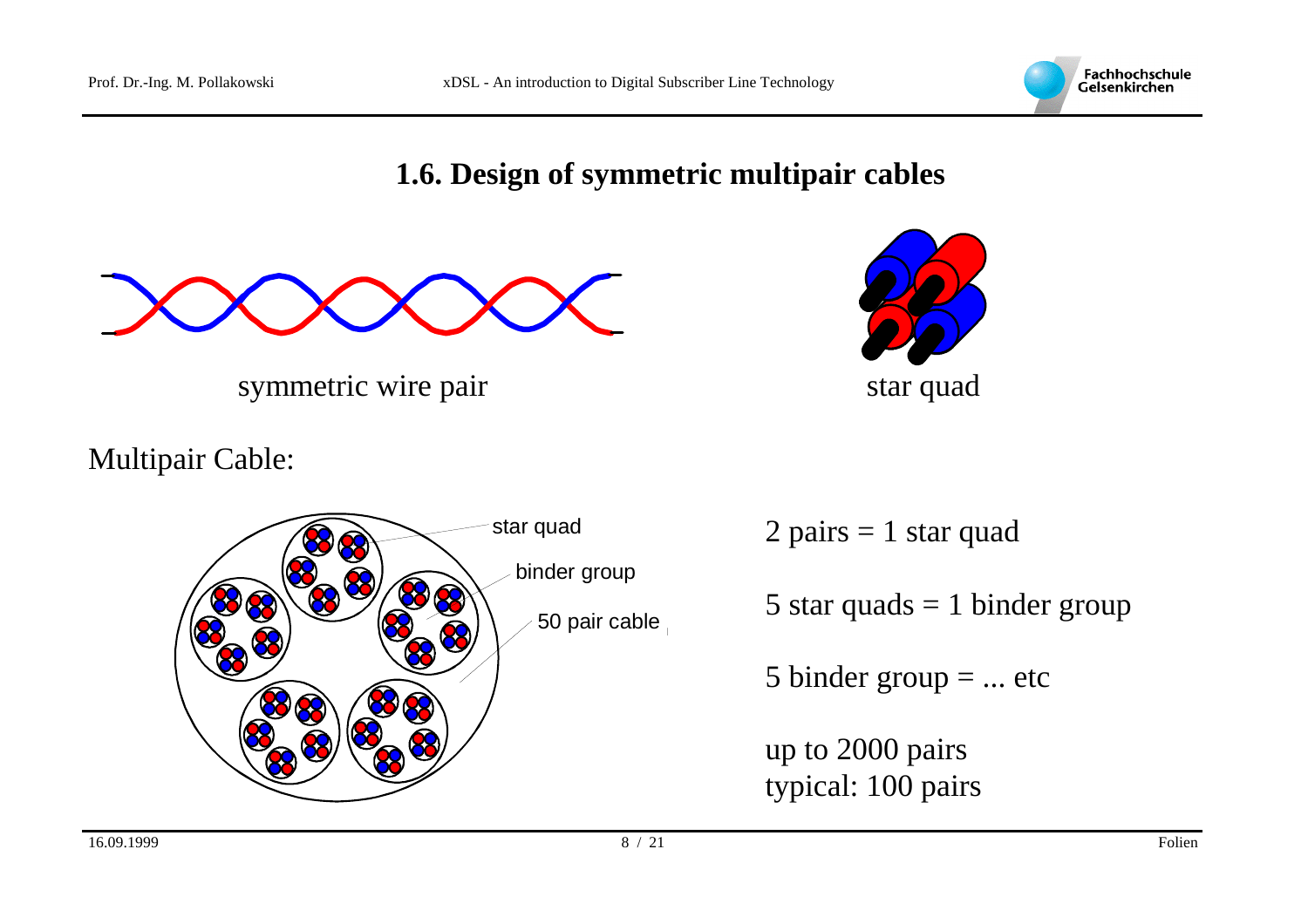

#### **1.7. Crosstalk**

#### Transmission in multipair cables is limited by crosstalk:



 $\rightarrow$  crosstalk depends on cable quality, frequency, cable length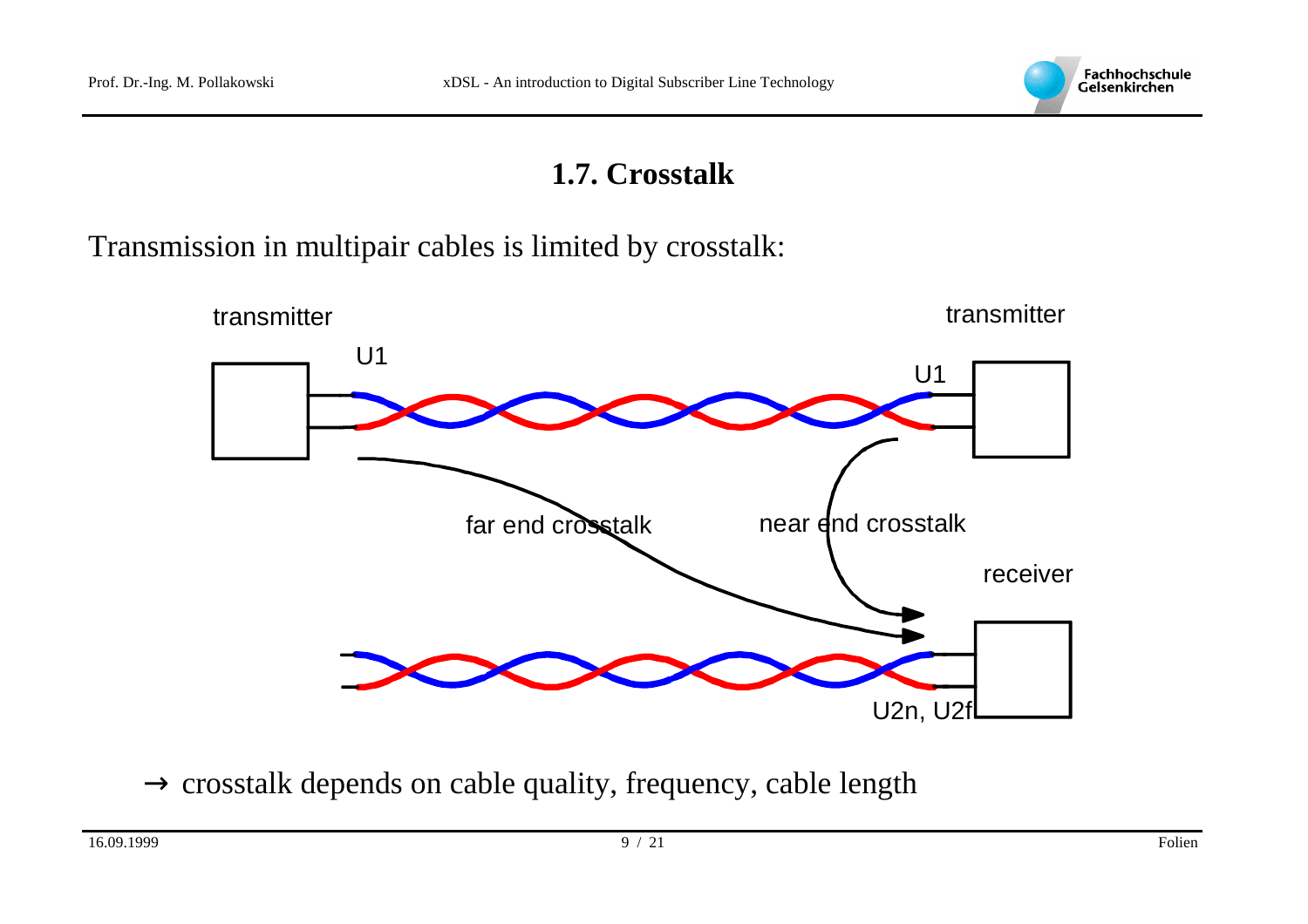

#### **1.8. Bitrate and reach of xDSL Systems**

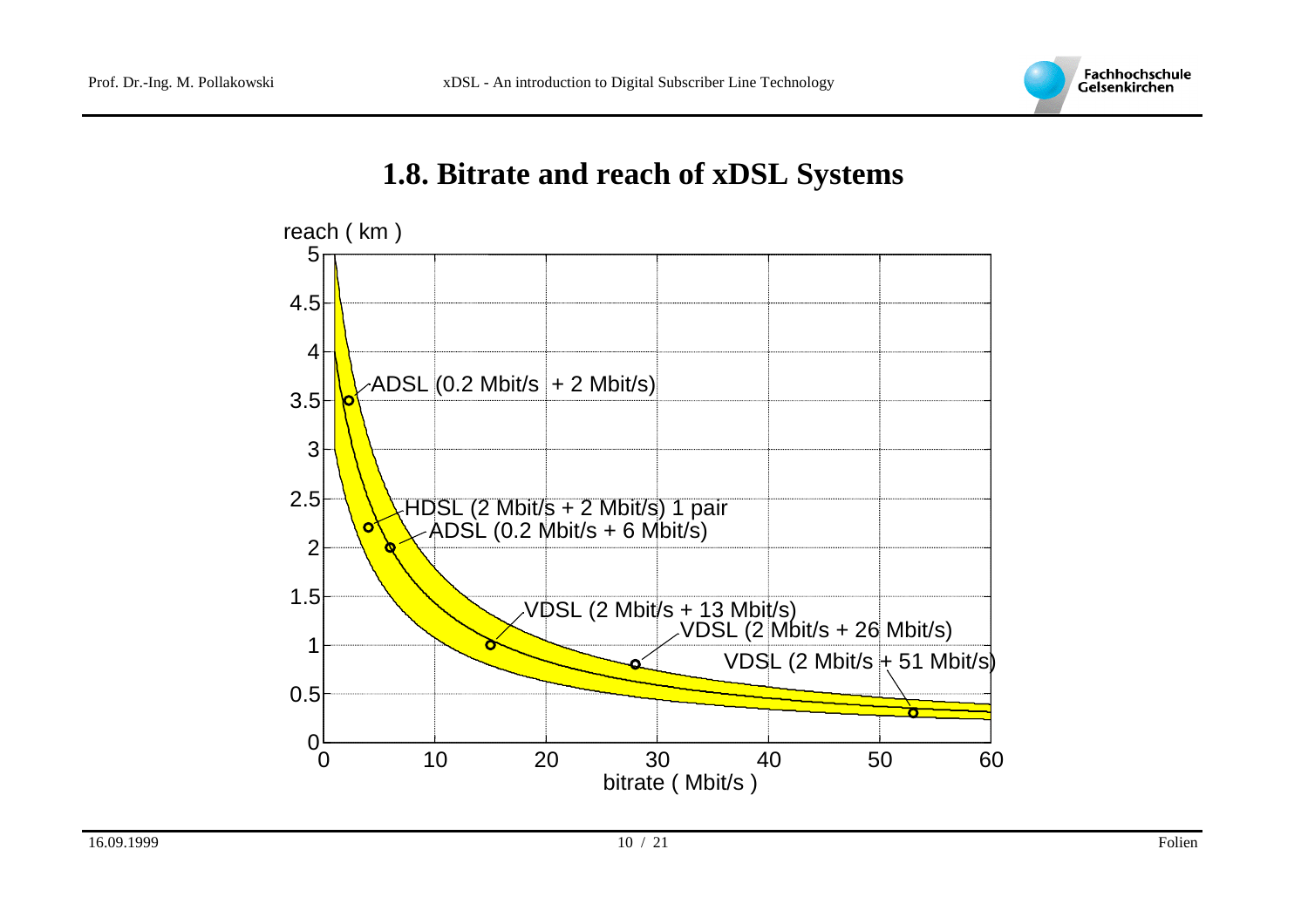

### **2. HDSL = High Bitrate Digital Subscriber Line**

#### **2.1. The "HDSL-family" of xDSL Systems**

| <b>HDSL</b> | High-Bit-Rate Digital Subscriber Line                         |
|-------------|---------------------------------------------------------------|
|             | a) USA: 1544 kBit/s, 2 pair system                            |
|             | b) Europe: $2048$ kBit/s, 1, 2 or 3 pair systems              |
| HDSL2       | new 1 pair HDSL for USA (1544 kBit/s)                         |
| <b>SDSL</b> | Symmetrical High-Bit-Rate Digital Subscriber Line             |
|             | rate adaptive symmetric system for Europe (up to 2048 kBit/s) |
| <b>MDSL</b> | Medium Bit Rate Digital Subscriber Line (not standardized)    |
| <b>IDSL</b> | <b>ISDN</b> Rate Digital Subscriber Line (not standardized)   |

#### $\rightarrow$  symmetric bitrates, up to 2 MBit/s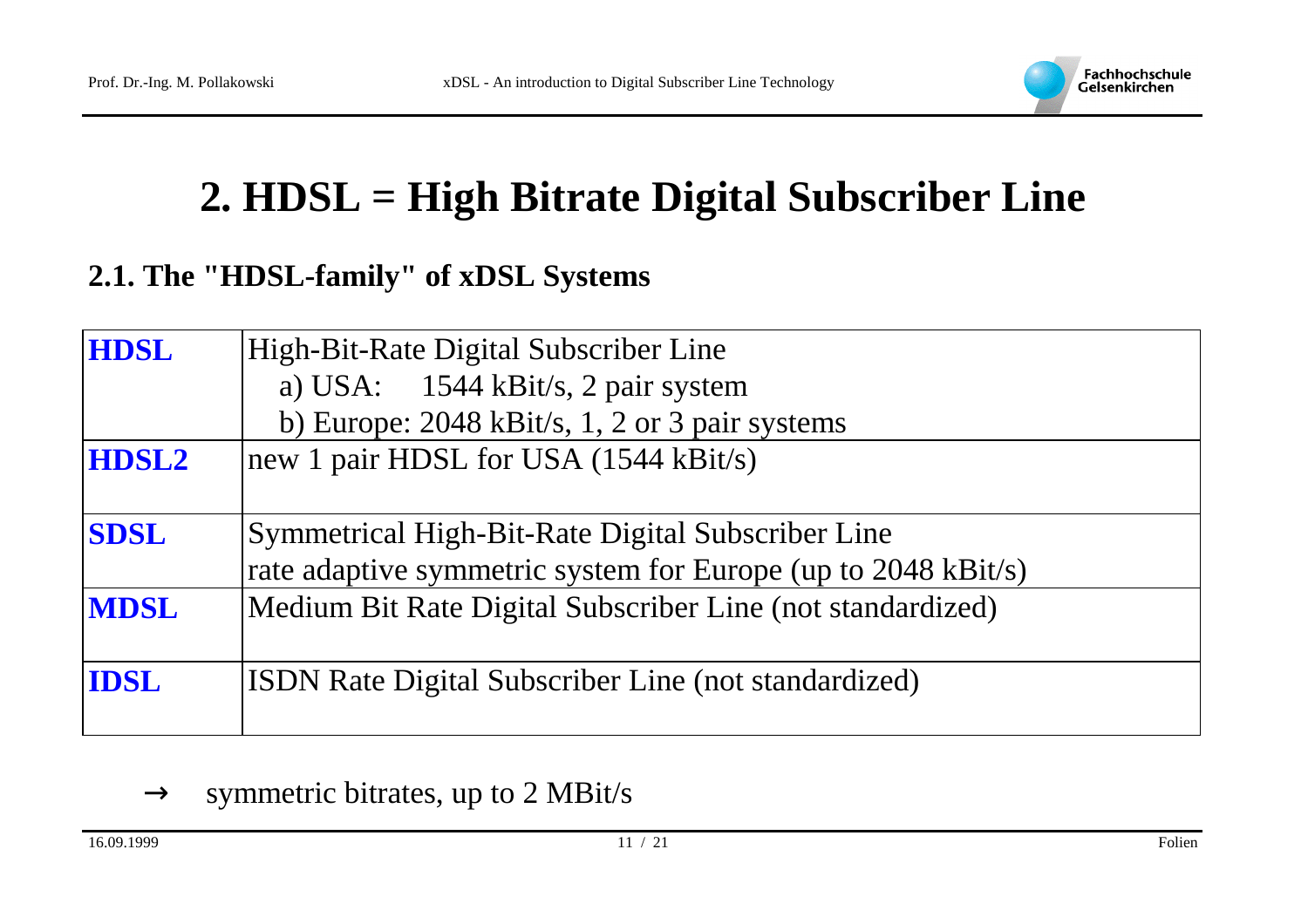

#### **2.2. Principle: Dual Duplex Transmission**

Example: 2-pair HDSL for USA (1544 kBit/s):



Principle: bitrate is divided between two pairs

⇒reduced bitrate  $=$  lower bandwidth  $=$  less attenuation  $=$  higher reach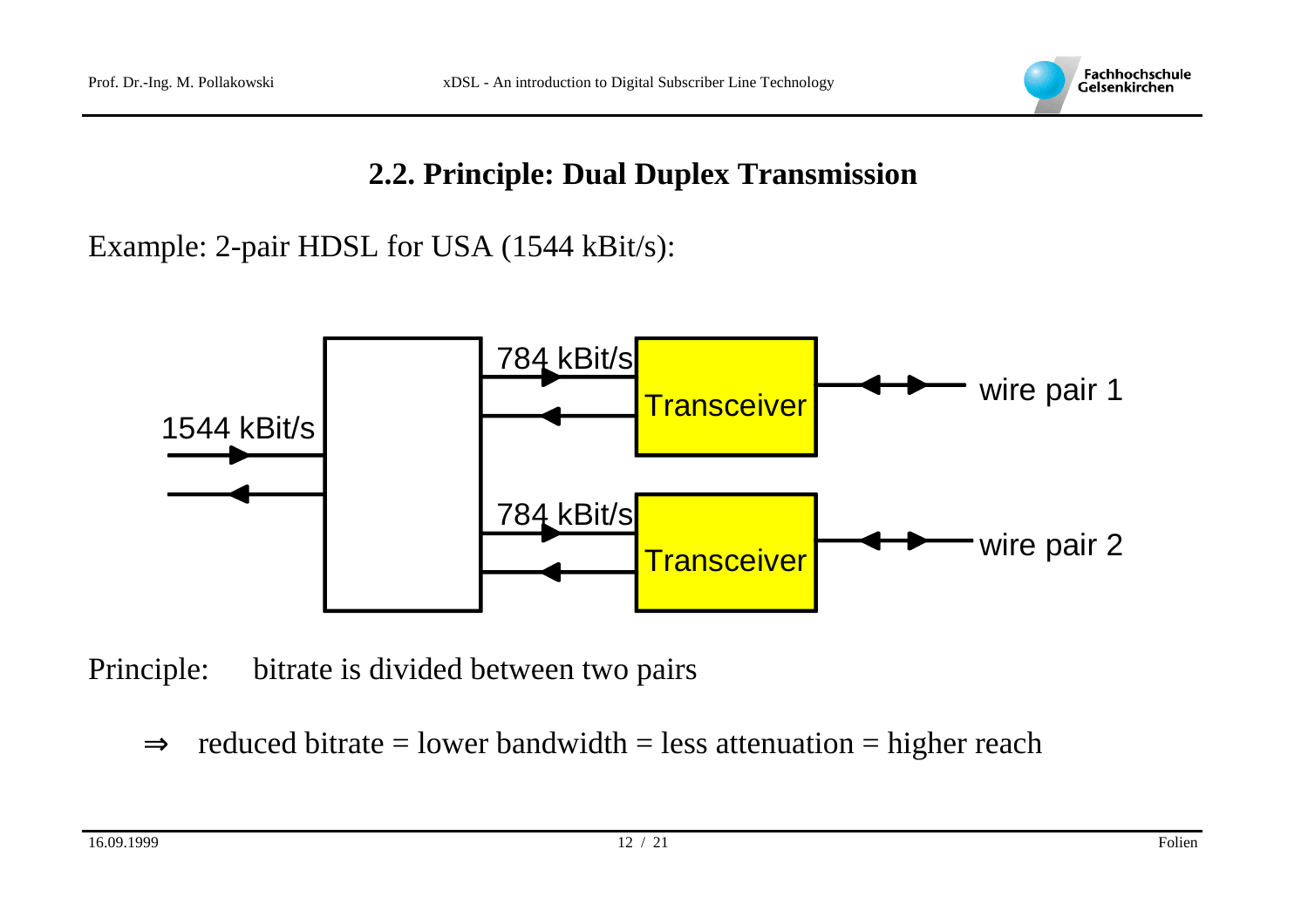

#### **2.3. Principle: Multilevel Linecode**

Example: **2B1Q** Linecode (= **2 B**inary Symbols converted to **1 Q**uaternary Symbol)



advantage: lower symbol rate = lower bandwidth = less attenuation = higher reach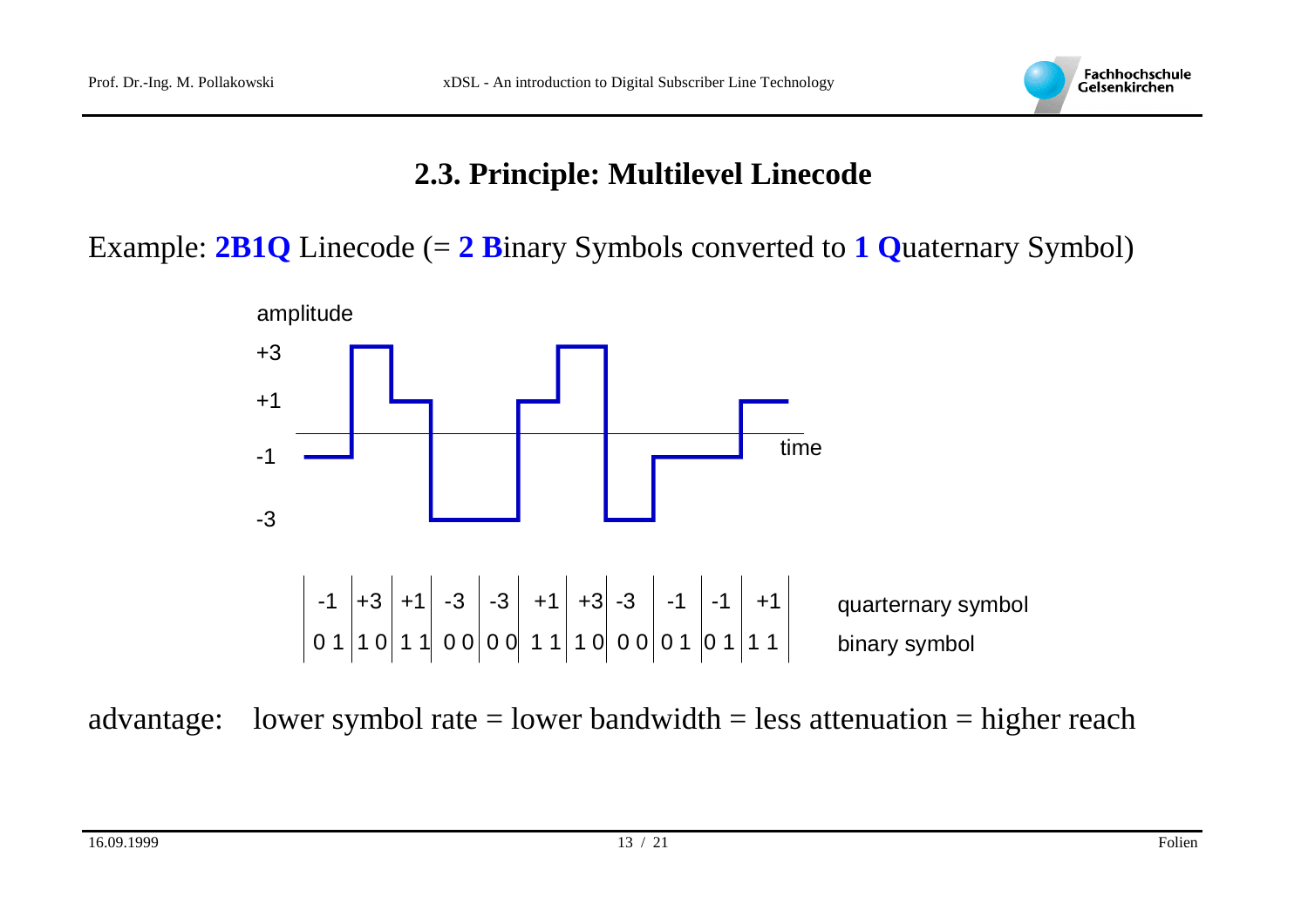

### **3. ADSL = Asymmetric Digital Subscriber Line**

#### **3.1. The "ADSL-family" of xDSL Systems**

| <b>ADSL</b>  | Asymmetrical Bit-Rate Digital Subscriber Line          |
|--------------|--------------------------------------------------------|
|              | a) USA: compatible with analogue telephone             |
|              | b) Europe: compatible with analogue telephone and ISDN |
|              | standardized in ITU-Recommendation G.992.1             |
| <b>RADSL</b> | Rate Adaptive ADSL (not standardized)                  |
|              |                                                        |
| <b>UDSL</b>  | Universal ADSL (splitterless ADSL, ADSL-Lite)          |
|              | standardized in ITU-Recommendation G.992.2             |
| <b>CDSL</b>  | Consumer DSL (not standardized)                        |
|              |                                                        |

 $\rightarrow$  asymmetric bitrates, up to 8 MBit/s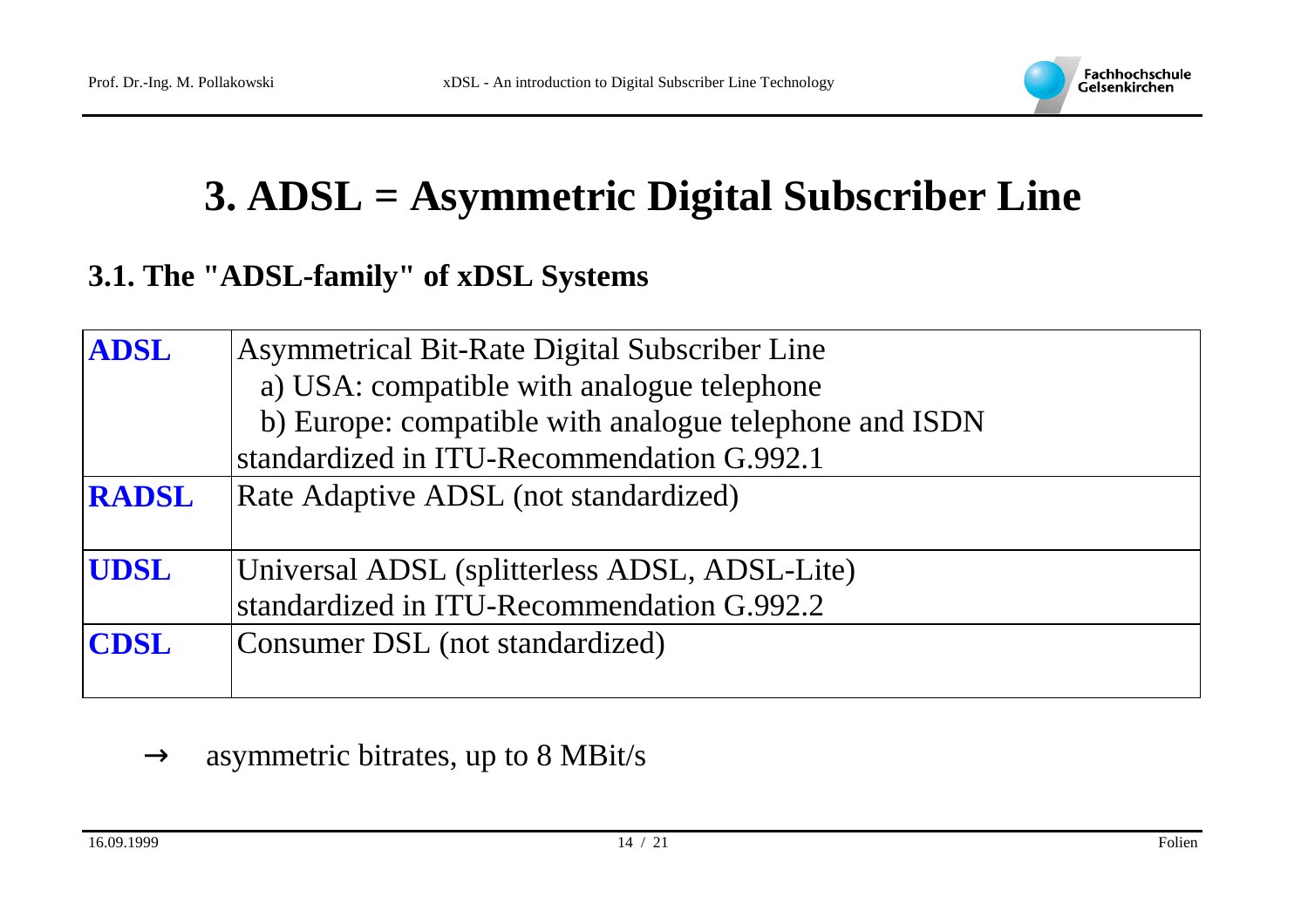

#### **3.2. Principle: asymmetric bitrates**

#### ADSL: asymmetry ratio  $= 1:10$



optimized for internet access: high bitrates to the customer

advantage: optimized use of available transport capacity disadvantage: service dependant (high bitrate to the central office not possible)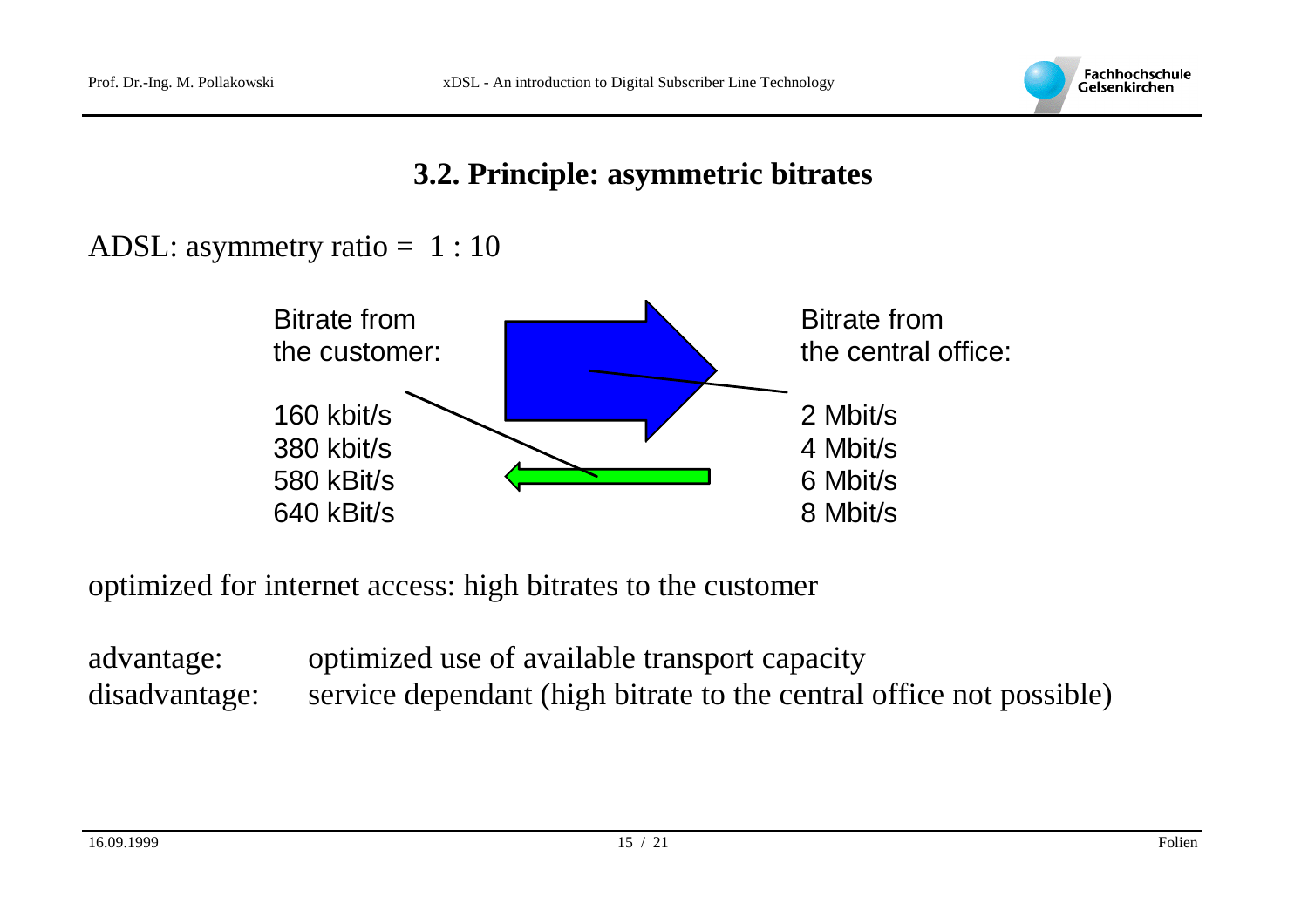

#### **3.3. ADSL Reference-Model**



 $\rightarrow$  coexistence of ADSL and Telephony (or ISDN) on one wire pair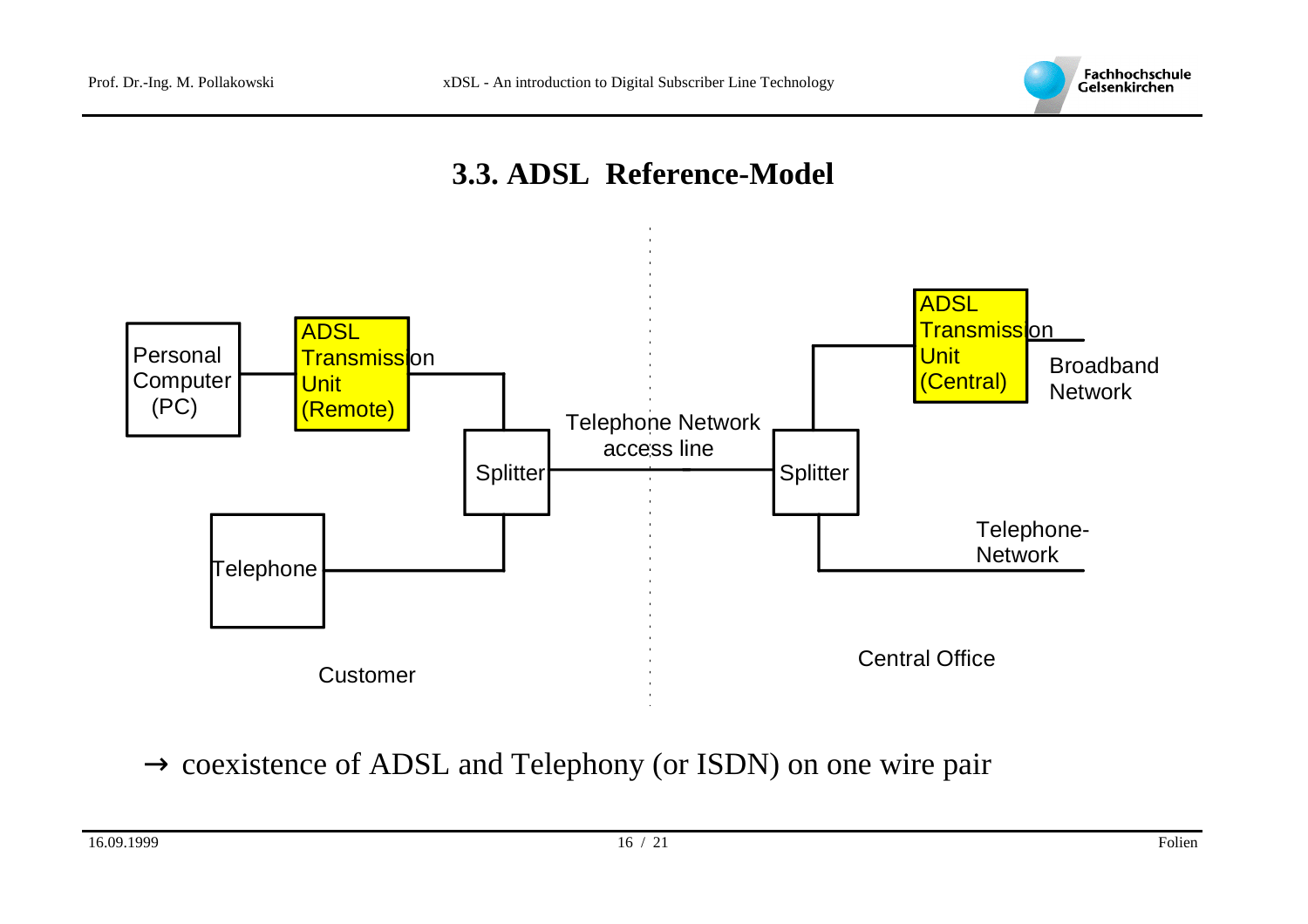

#### **3.4. Splitter for narrowband- (telephony) and broadband- (ADSL) signal**

Example: ADSL with analogue Telephone on the same wire pair



"passive" Splitter = guarantee of "lifeline service"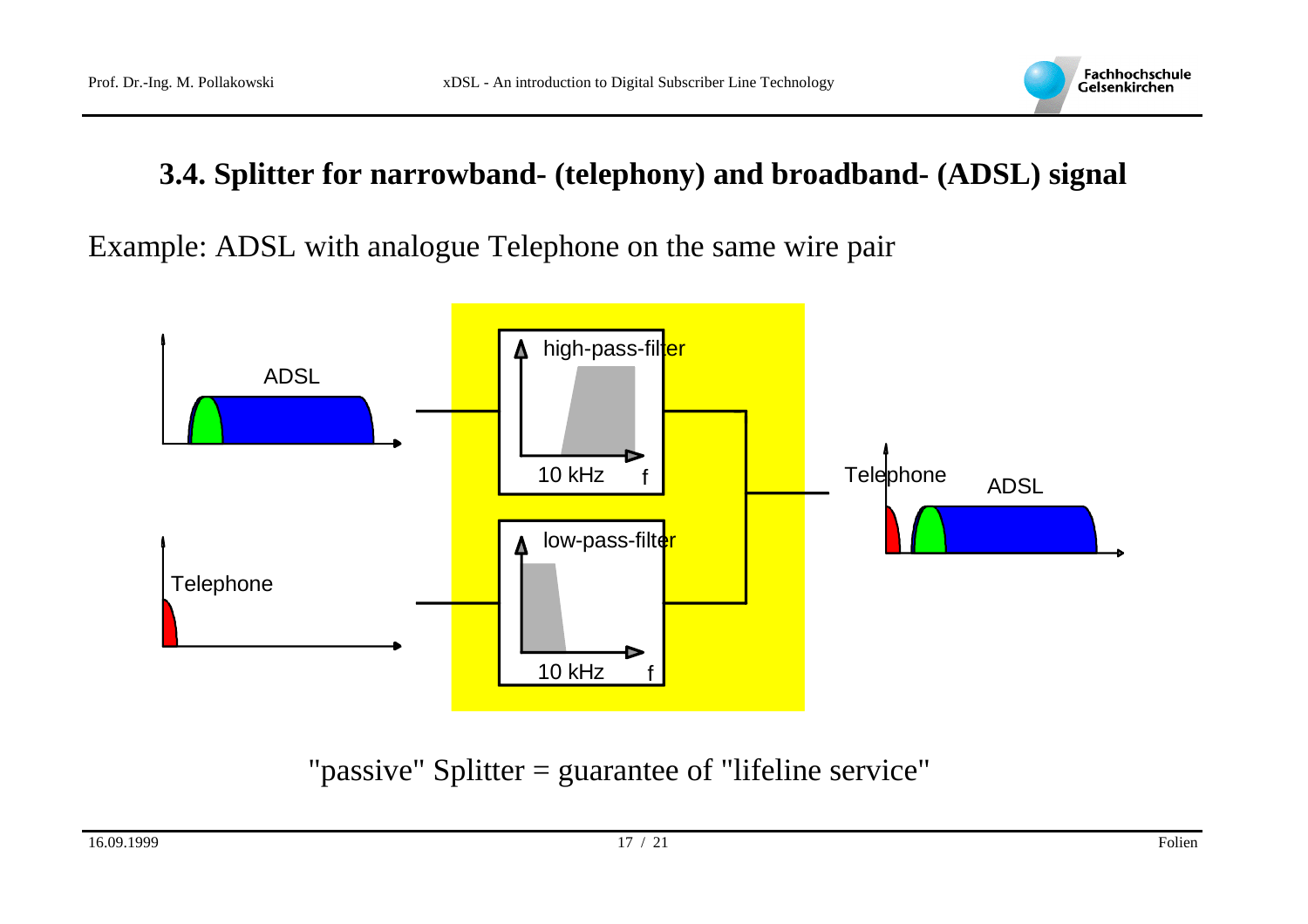

### **3.5. Coexistence of ADSL and ISDN**



#### $\rightarrow$  ADSL in USA can not coexist with ISDN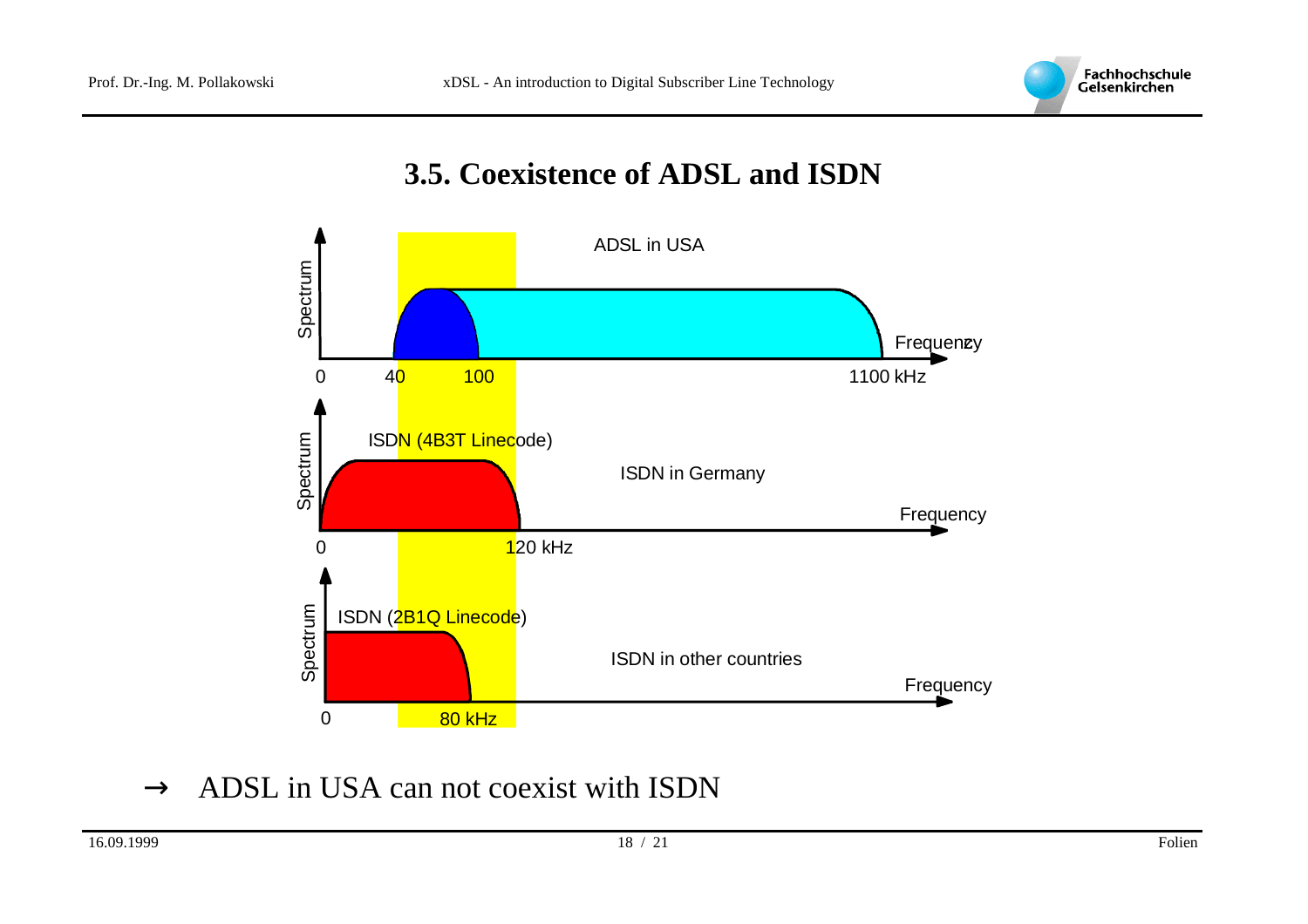

## **4. VDSL = Very High Bitrate Digital Subscriber Line**

#### **4.1. The "VDSL-family" of xDSL Systems**

| <b>VDSL</b> | Very High Bit-Rate Digital Subscriber Line                                                                                                                  |
|-------------|-------------------------------------------------------------------------------------------------------------------------------------------------------------|
|             | a) ITU-Recommendation is under development<br>reach: 500 m - 1500 m<br>bit rates: $25 \text{ MBit/s} - 12 \text{ MBit/s}$<br>first prototypes are available |
|             | b) DAVIC (Digital Audio Visual Council) Specification<br>reach: 300 m<br>bit rates: 52 Mbit/s<br>equipment in production state                              |

 $\rightarrow$  symmetric and asymmetric bitrates, up to 52 MBit/s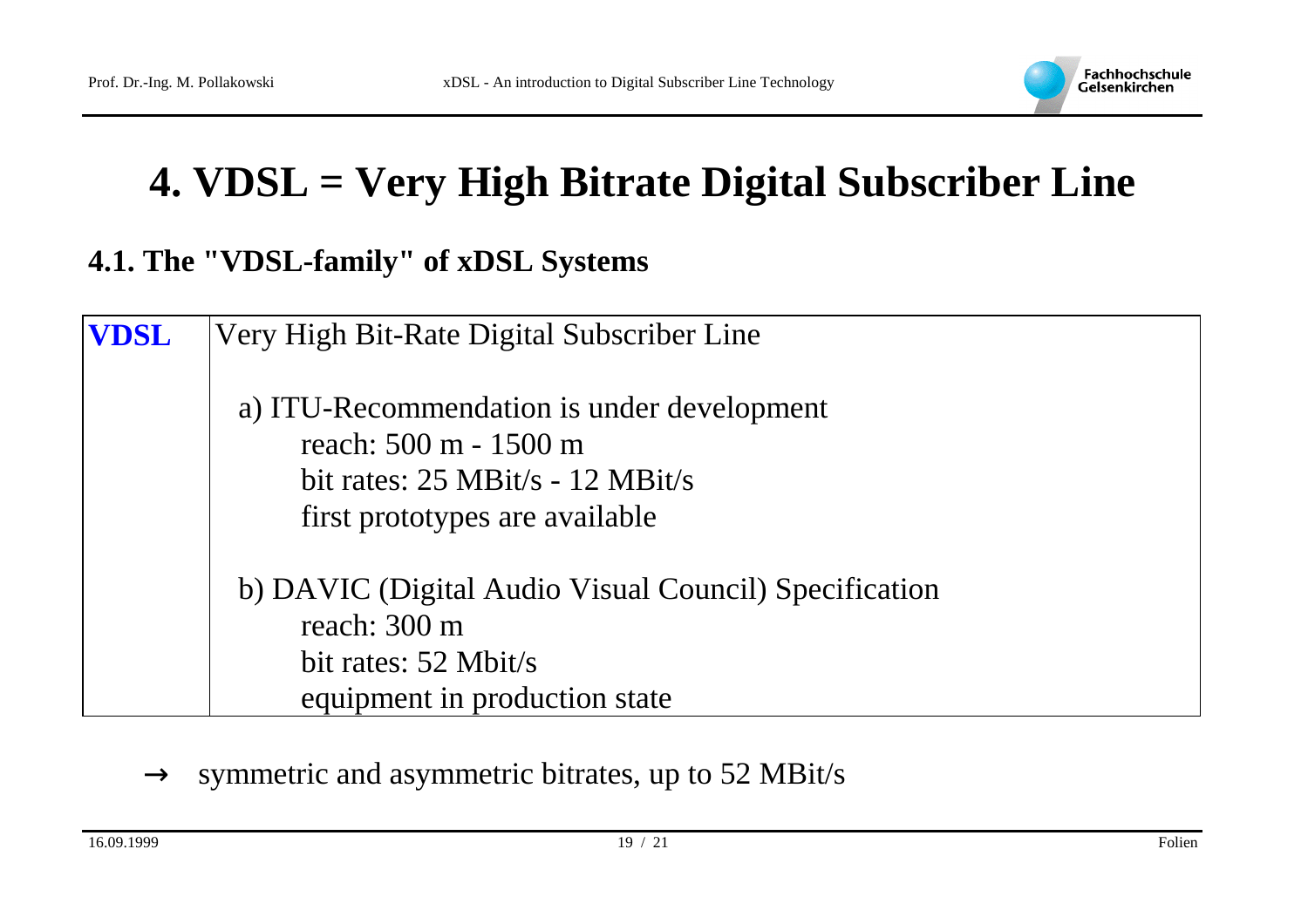

#### **4.2. VDSL Reference Configuration**



 $\rightarrow$  VDSL uses a hybrid access network (fibre and copper) short distances, high bitrates